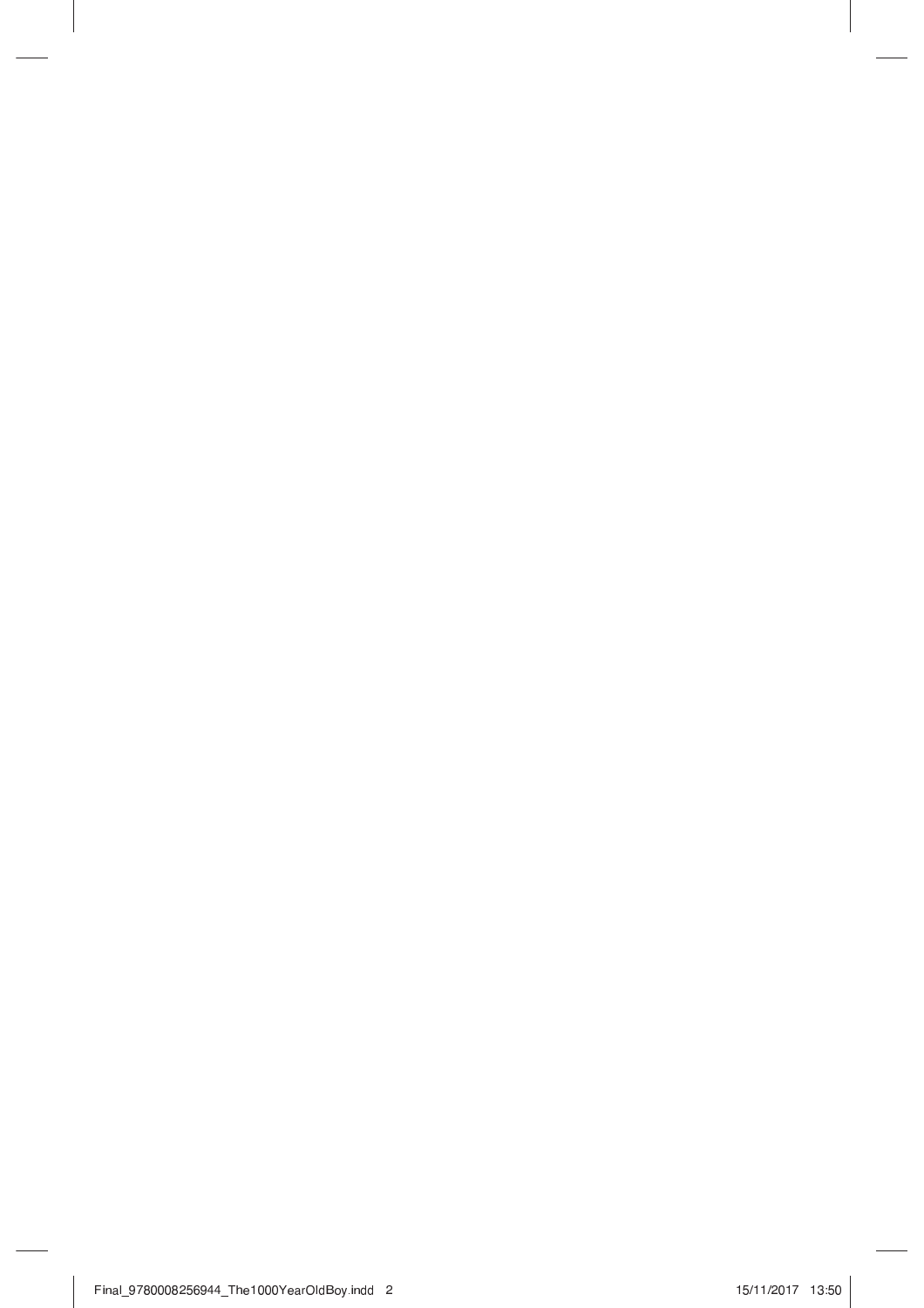## Alfie

Would you like to live forever? I am afraid I cannot recommend it. I am used to it now, and I do understand how special it is. Only I want to stop now. I want to grow up like you.

This is my story. My name is Alve Einarsson. I am a thousand years old. More, actually.

Are we friends? In that case, just call me Alfie. Alfie Monk.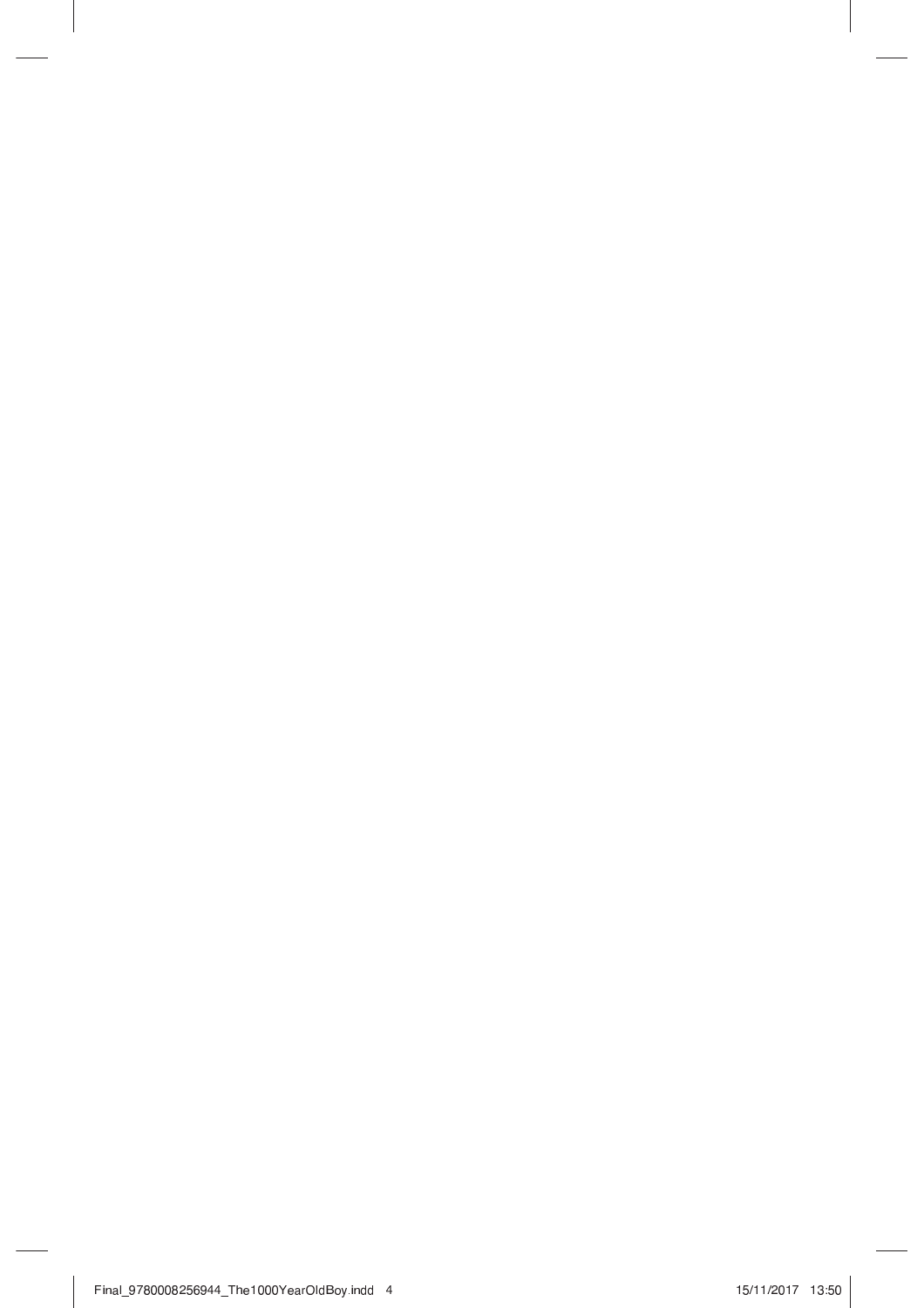## Chapter One

*South Shields, AD 1014*

We sat on the low cliff, Mam and I, overlooking the river mouth, and watched the smoke from our village over on the other side pluming into the sky and mixing with the clouds.

Everyone calls the river the Tyne. Back then, we pronounced it 'Teen', but it was just our word for river.

As we sat, and Mam wept and cursed with fury, we heard screams from across the water. The smell of smoke from the burning wooden fort on the clifftop drifted towards us. People – our neighbours mostly – huddled on the opposite bank, but Dag the ferryman was not going to go back for them. Not now: he would be killed too. He had run away from us, stammering apologies, as soon as his raft had touched the shore.

Above the people cowering on the bank, the men who had come in boats appeared. They paused – arrogantly, fearlessly – then walked over to their prey, swords and axes at the ready. I saw some people entering the water to try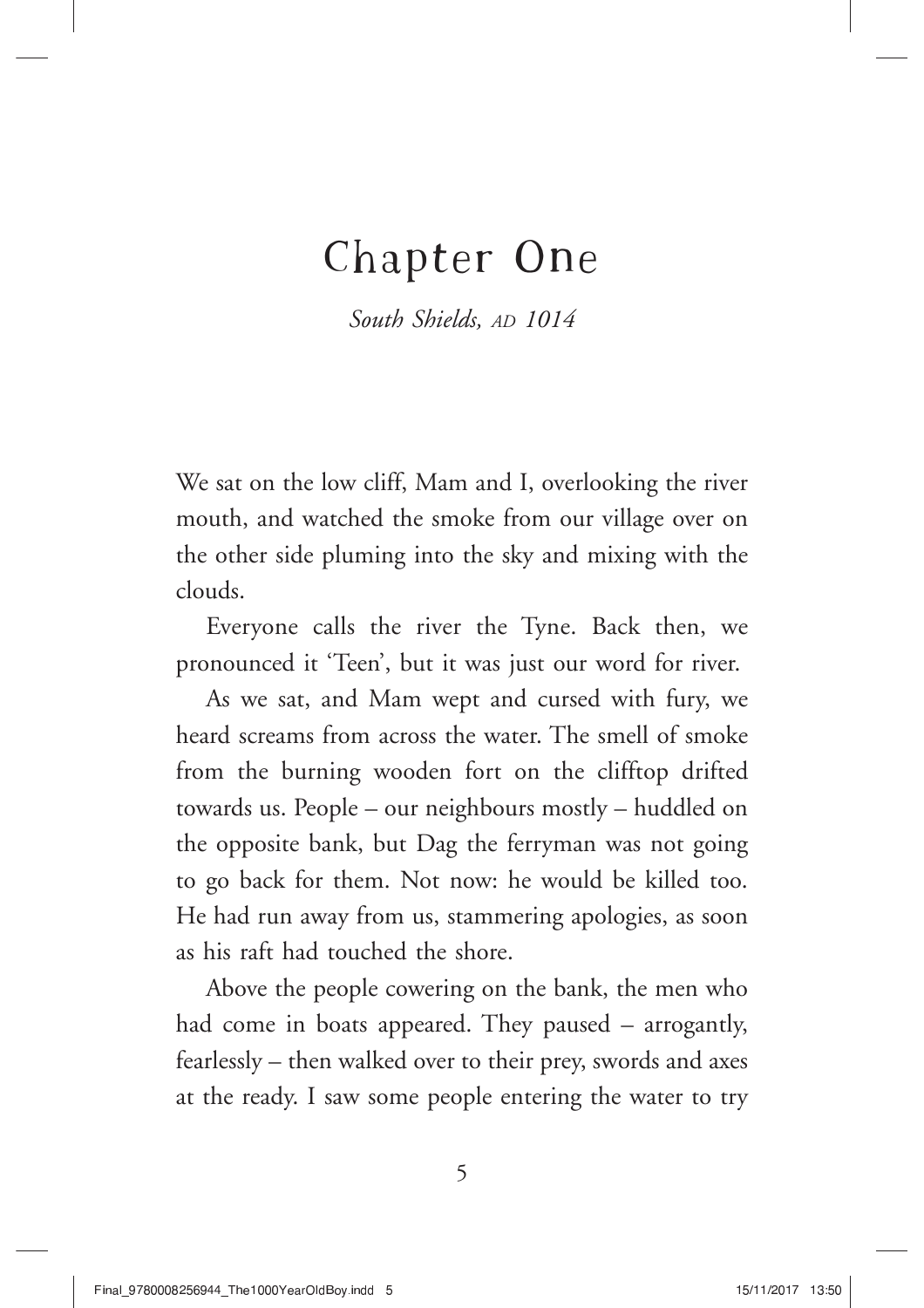to escape. They would not get far: a smaller boat waited mid-river to intercept them.

I lowered my head and buried it in Mam's shawl, but she pulled it away and wiped her eyes. Her voice trembled with rage.

'*Sey,* Alve. *Sey*!' That is how we spoke then. 'Old Norse' it is called now, or a dialect of it. We didn't call it anything. She meant, 'Look! Look at what they are doing to us, those men who have come from the north in their boats.'

But I could not. Getting up, I walked in a kind of daze for some distance, but I could still hear the murder, still smell the smoke. I felt wretched for being alive. Behind me, Mam pulled the little wooden cart that was loaded with whatever stuff we'd managed to fit onto Dag's, river ferry.

My cat Biffa walked beside us, darting into the grass on the side of the path in pursuit of a mouse or a grasshopper. Normally this made me smile, but I felt as empty as if I had been cut open.

A mile or two on, Mam and I found a cave in a deep, sheltered bay. The sun was strong enough to use the old fire-glass that had belonged to Da: a curved, polished crystal that focused the sunlight into a thin beam that would start a fire. I was scared the raiders would come after us, but Mam said they would not, and she was right. We had escaped.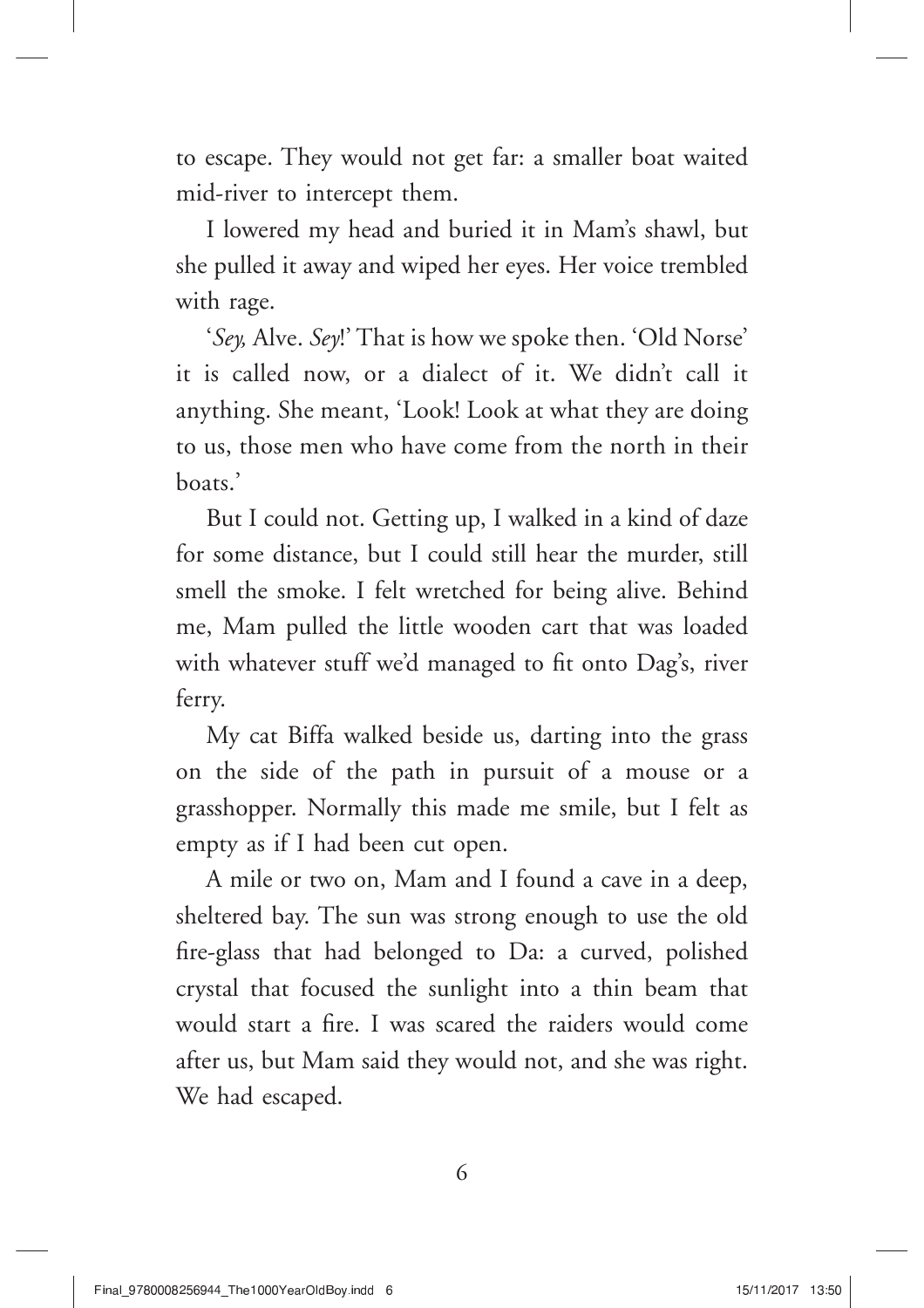Three days later, we saw their boats heading out to sea again and I made the biggest mistake of my life. A mistake that I waited a thousand years to put right.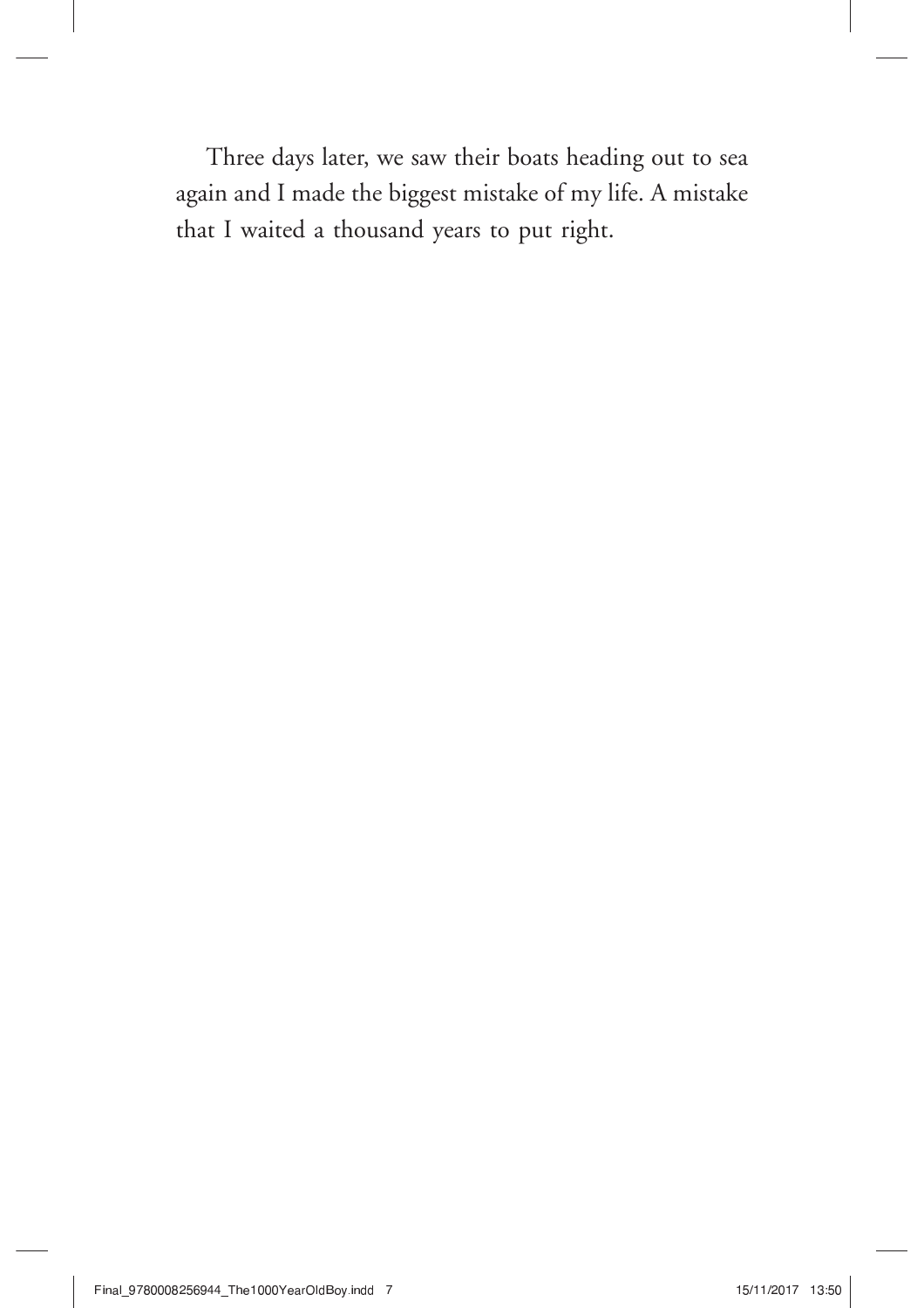## Chapter Two

If you want to ask me, 'Why did you do it?', go ahead: I do not mind. I have asked myself that many, many times. I still do not know the whole answer.

All I can say is that I was young, and very, *very* scared. I wanted to do something – anything – that would make me feel stronger, better able to help Mam, better able to protect us both.

And so I became a Neverdead, like Mam.

It began long ago, and when I say long ago I mean ages, literally. This is what happened.

My father had owned five of the small glass balls that were called *livperler.*

Life-pearls.

They were the most valuable things we possessed. Mam said that they might be the most valuable things in the world, ever.

People had killed to obtain them; Da had died trying to keep them. And so we told no one that we had them.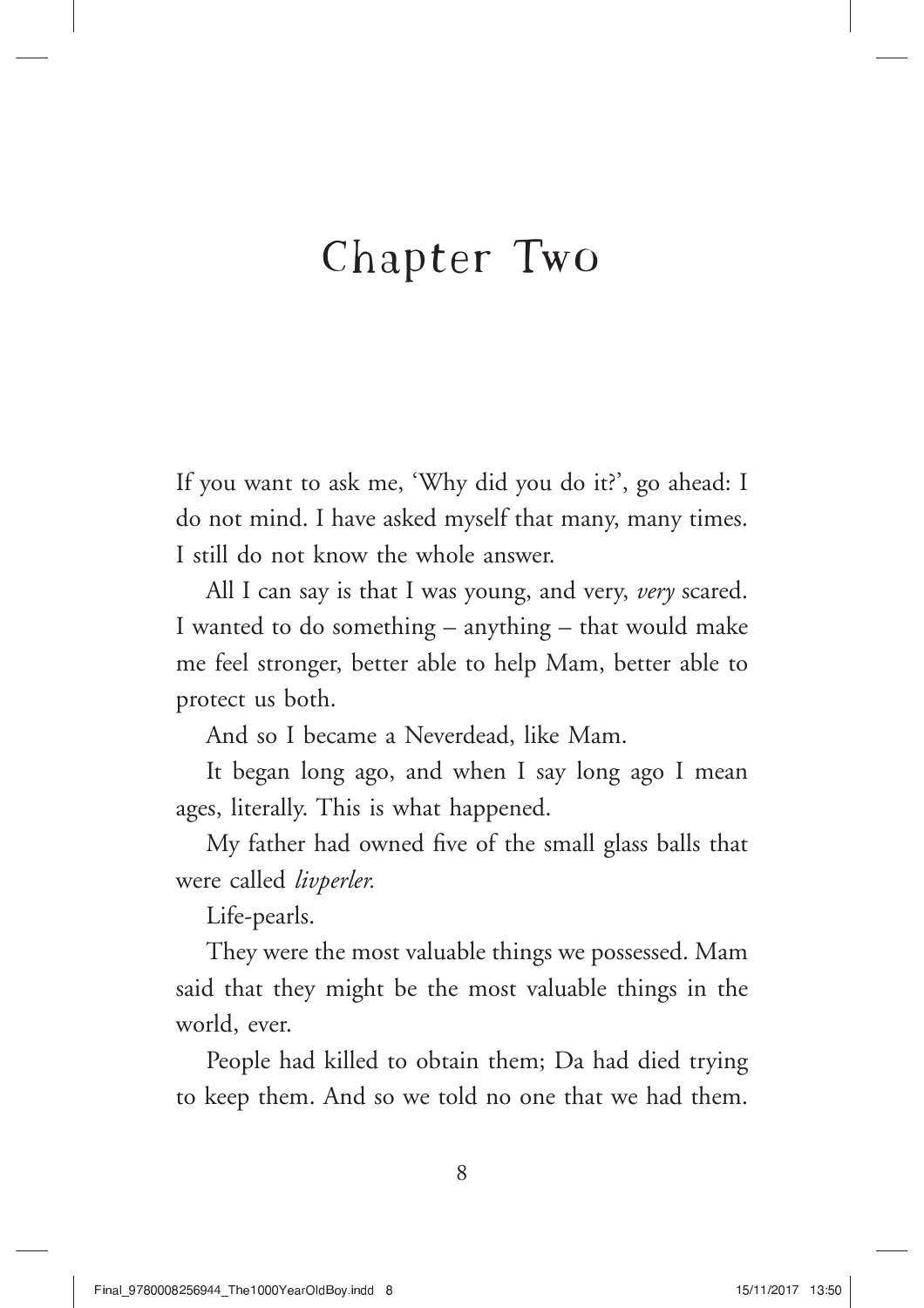Now there were three left. One for Mam, and two for me when I was older.

I knew all that. Mam had told me enough times. 'Not until you are grown, Alve. You must be patient.'

But I could not wait.

On the third evening in the cave, while Mam was out looking for fresh water, I opened the little clay pot and took out the *livperler.* Although they were old, the glass marbles shone in the half-twilight from outside, the thick liquid within seeming to glow amber when I held one near the fire.

Biffa sat up on a little rocky shelf on the opposite side of the fire, her yellow eyes shining like the glass balls. Did she know? She mewled: the little cat-growl that made us think she was talking to us. Biffa often seemed to know things.

Crouching on my hunkers, I took the knife, the little steel one that had belonged to Da, with the blade that hinged into the wooden handle, and held it to the flame. I glanced at the mouth of the cave to check I was alone, and swallowed hard.

When I drew the hot blade twice across my upper arm, the blood seeped out. Two short slashes, like the scars Mam had. Like Da had had. I do not know if doing it twice made any difference; probably not. It was just the way.

It did not hurt until I used my thumbs to pull the wounds apart. I bit down on the life-pearl and the glass

9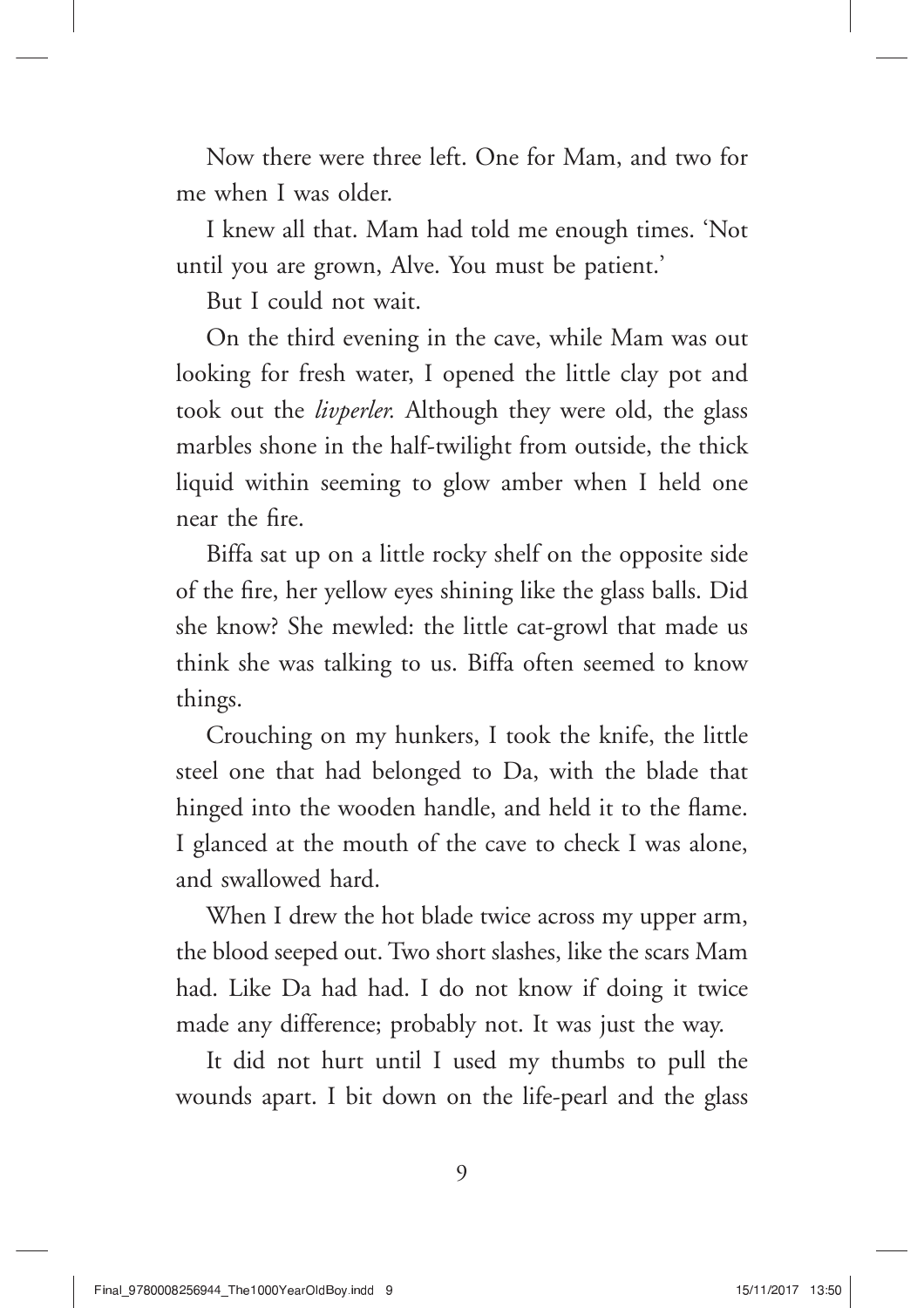cracked. The yellowish syrup oozed out like the blood from my cuts. I gathered it on my fingertips and rubbed it into the wounds. Then I did it again, and again, until there was none left. It stung, like a fresh nettle in the spring.

What happened next was an accident. I have played it over and over in my mind, like people play 'videotapes' today. Could I have done anything differently?

I do not know.

I think Biffa was just curious. She cannot have *known* – but, as I said, she was a very knowing cat. Suddenly she gave another little growl and leapt at me, right across the low flames of the fire. The knife was still in my hand and, without thinking, I raised it: a defensive reflex. It nicked her front paw slightly, but she did not mewl again. When she landed, I spun round and, in that action, my tunic dislodged another life-pearl from the low rock shelf where I had placed them. I was unbalanced, and my bare foot came down on it, hard, and it cracked open.

I stared at it, horrified, for a few seconds.

It was bad enough that I had disobeyed Mam's orders. But I had now wasted another precious life-pearl*.*

The thick amber liquid began to drip out of the rock. Thinking only that it should not be wasted, I grasped Biffa by the long skin of her neck and rubbed the liquid into her cut paw.

(It was *not* mischief, as I said to Mam again and again over the years. I was just trying not to waste it.)